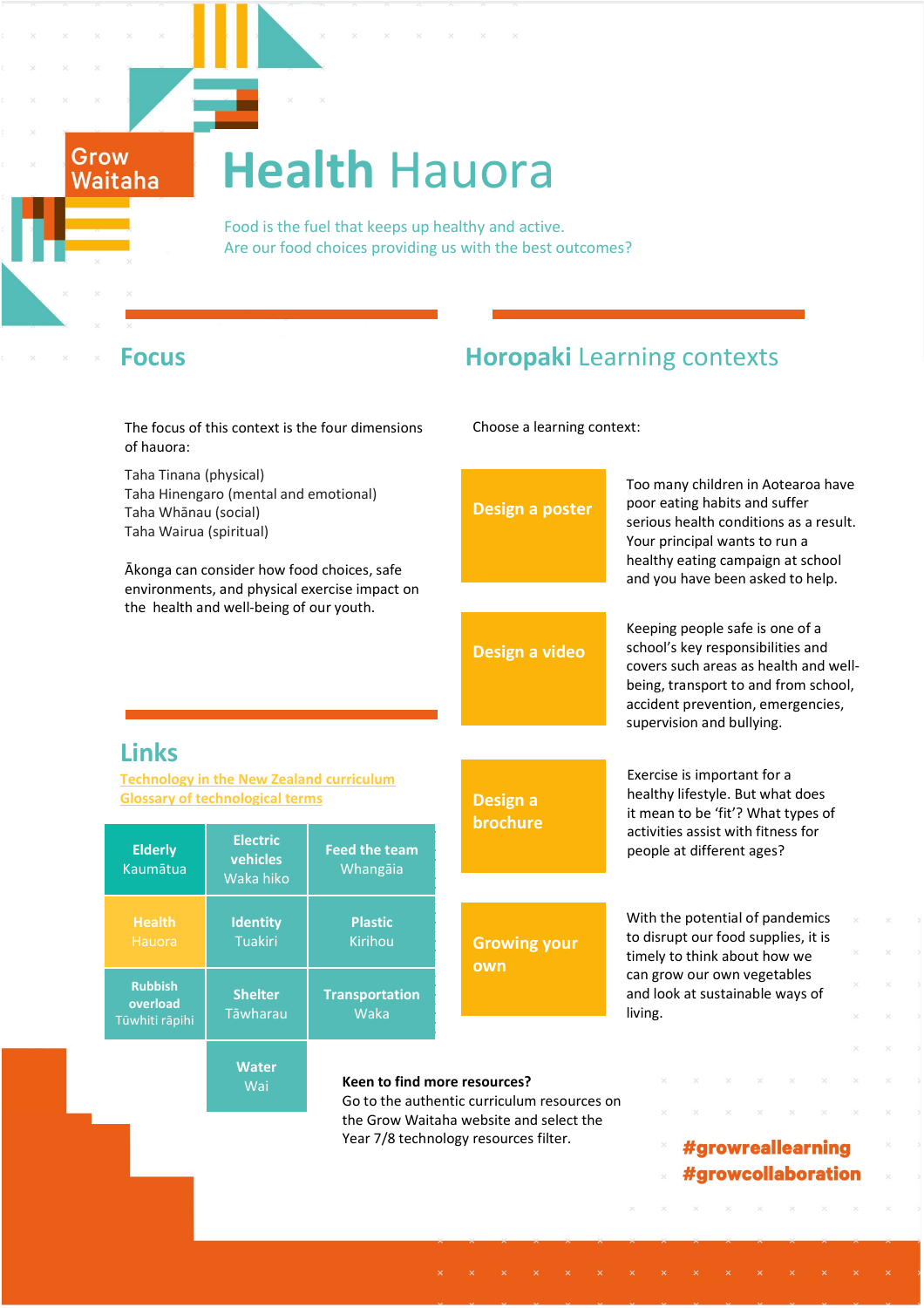# tech IT

### **Design poster 13 Design poster 13**

**The Context/Horopaki:** Too many tamariki (children) in Aotearoa New Zealand have poor eating habits and suffer serious health conditions as a result. Your tumuaki (principal) wants to run a healthy eating campaign at school and you have been asked to help.

**The Brief 1:** *You are to explore a snack you often eat in your home and create a healthier version of it.*

**The Brief 2:** *You are to design and construct a healthy eating poster that promotes healthy kai (food) choices.*

### **(WALT) We are learning to:**

- make wise kai (food) choices and explore healthier alternatives to our favourite kai.
- summarise key healthy eating messages and promote them visually.

# **Activity 1 Healthier choices**

- 1. Write down three snacks you often eat at home.
- 2. Choose one of the snacks and identify some of the key ingredients.
- 3. Research a healthier alternative. For example, if you often have potato chips, search 'healthy chip alternative'. If you can't find a recipe, try one of the options in the digital resources 1 and 2.
- 4. Create your own healthier snack—experiment with flavours.
- 5. Share your new snack with your whānau (family) and get feedback.
- 6. Try making the snack again taking into account your whānau feedback.
- 7. Take a picture.
- 8. Share your recipe, a photo and an explanation of why it is a 'healthier choice' with your kaiako (teacher).

### **Digital resources/Rauemi**

1 Eat well baking <https://www.eatwell.co.nz/collections/1276/Healthy-baking/> 2 Nadia Lim baking <https://nadialim.com/recipe-category/healthy-baking/> 3 Healthy eating [https://www.health.govt.nz/system/files/documents/pages/he](https://www.health.govt.nz/system/files/documents/pages/healthy-eating-for-teenagers-jan17.pdf) [althy-eating-for-teenagers-jan17.pdf](https://www.health.govt.nz/system/files/documents/pages/healthy-eating-for-teenagers-jan17.pdf)





- 1. Open digital resource #3 below. Read and make notes.
- 2. Summarise the key points in two sentences.
- 3. Decide on a focus for your poster.
- 4. Create a poster that promotes healthy eating. Draw it by hand or use a tool like [Canva](https://www.canva.com/) or [Adobe Spark.](https://spark.adobe.com/)
- 5. Send your poster to your kaiako (teacher). Take a photo if it is hand drawn. The most effective posters will be printed and displayed at school.

### **Material resources/Rauemi**

Ingredients for the snack challenge Paper and pens (if drawing poster by hand) Computer or device for online design and research.





'SUPPORTING YOU TO MAKE A DIFFERENCE'

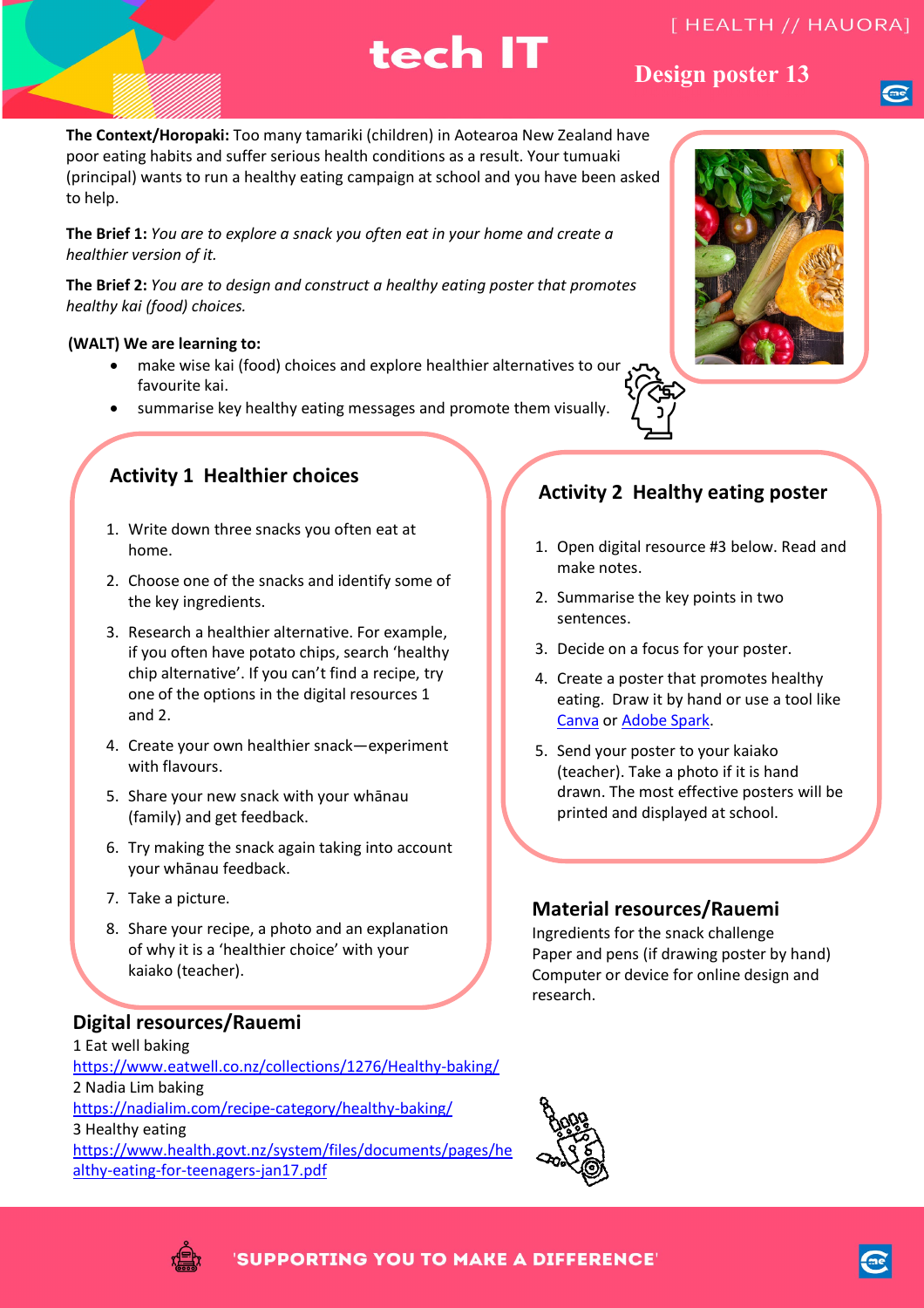### tech IT **Safety and Signage 14**

**The Context/Horopaki:** Keeping people safe is one of a school's key responsibilities and covers such areas as health and well-being, transport to and from school, accident prevention, emergencies, supervision and bullying.

**The Brief 1:** *You are to make a safety video for your kura (school) website that highlights a potential health and safety issue and what your kura could do to improve the situation.*

**The Brief 2:** *Keeping to the same theme as Brief 1, you are to look at the features of a good sign and develop two new safety signs for your kura (school).* 

#### **(WALT) We are learning to:**

- use research skills to identify and evaluate a current health and safety issue.
- communicate information clearly and graphically.

### **Activity 1 Make a safety video**

- 1. Watch videos 1 and 2 below to learn effective research skills.
- 2. Complete the research stages shown in video 2 – *Explore, Identify, Gather, Create, Share, Reflect.*
- 3. Begin by 'Exploring' to help you choose a health and safety issue at your kura (school), for example: cyber safety, food hygiene, rubbish disposal, transport, emergency procedures, sports safety.
- 4. Identify your specific topic and make notes as you gather more information.
- 5. Create a 30-second video to share your research. You could record this as a speech or try something like the 'Explainer' templates at [animoto.com](https://animoto.com/) (see video #3 below).
- 6. Share your research with your kaiako (teacher) and the rest of the class.

### **Material resources/Rauemi**

Drawing paper and pens





### **Activity 2 Signs**

- 1. Watch video 4 on safety signage and write down four key points.
- 2. Decide what signs could be used to help with the health issue you researched in Activity 1.
- 3. Sketch some design ideas.
- 4. Create digital versions of two signs. If you are adventurous, try [Inkscape](https://inkscape.org/) to create a fully scalable vector drawing. Find out more [here.](https://www.youtube.com/watch?v=8f011wdiW7g) Another option is this [online signmaker.](http://www.online-sign.com/build_sign.php?pic=52)
- 5. Send the signs to your kaiako (teacher) and they will choose which ones to print.

### **Digital resources/Rauemi**

1 Search engine tricks <https://www.youtube.com/watch?v=LTJygQwYV84> 2 What is research? <https://www.youtube.com/watch?v=EEuul8hBip8> 3 Creating an Animoto advert <https://youtu.be/za9bAEBkYfw> 4 Signs <https://www.youtube.com/watch?v=iWITomsem7k> 5 Online sign maker [http://www.online-sign.com/build\\_sign.php?pic=52](http://www.online-sign.com/build_sign.php?pic=52)



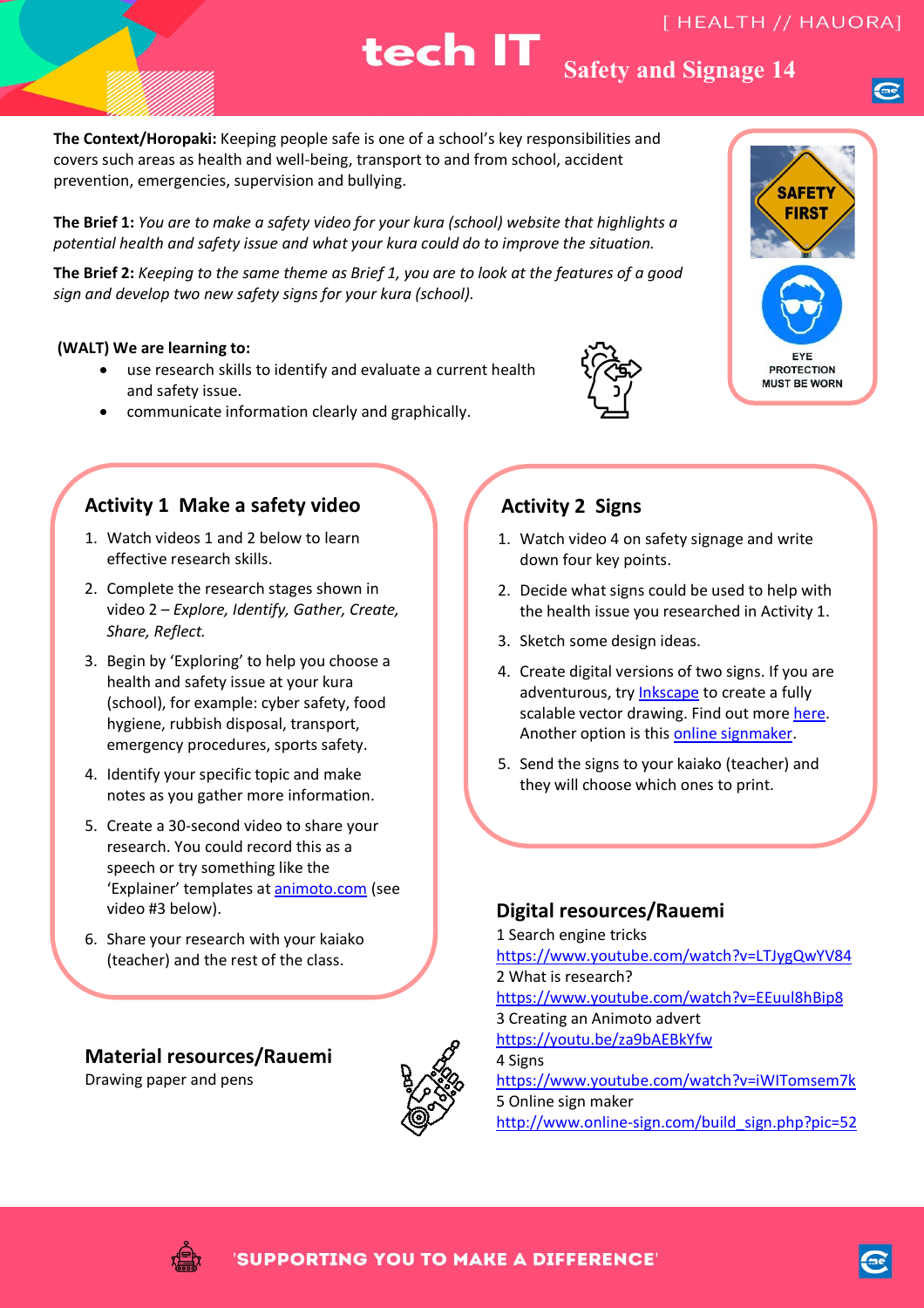# tech IT

# **Design brochure 15 Design Brochure 15**

**The Context/Horopaki:** Exercise is important for a healthy lifestyle. But what does it mean to be 'fit'? What types of activities assist with fitness for people at different ages?

**The Brief 1:** *Design a fitness workout for a specific person. You should consider a variety of activities including cardio fitness, balance and muscle strength.*

**The Brief 2:** *Investigate a new physical fitness activity and create a short skills teaching video.*

### **(WALT) We are learning to:**

- investigate different types of exercise and the effects they have on physical and mental well-being
- identify the needs of a specific stakeholder.

### **Activity 1 Brochure design**

- 1. Choose a stakeholder who would enjoy some variety in their exercise.
- 2. Talk to them about their fitness and any limitations they may have (e.g. a sore knee).
- 3. Research some different activities your stakeholder could do.
- 4. Evaluate some of the different activities with your stakeholder to make sure they are suitable.
- 5. Select a range of exercises and activities that work different muscles throughout the body.
- 6. Develop or find images for each exercise. You could do them yourself and get someone to take photos.
- 7. Present your recommendations as a brochure or a bookmark for your stakeholder.
- 8. Email a copy/picture of your brochure to your kaiako (teacher).

### **Activity 2 Skills video**

- 1. Research a range of different fitness activities such as:
	- [Zumba](https://www.youtube.com/watch?v=OXbmCCUIaWg)
	- [Pilates](https://www.youtube.com/watch?v=bgzPkvRQnro)
	- [Yoga](https://youtu.be/XAS21SemBAo)
	- [Barre](https://youtu.be/lVGaNwBz91E)
	- [Bokwa](https://youtu.be/xd0L_TY-uFQ)
	- [Jazzercise](https://youtu.be/phJokpMsXKg)
	- [Piloxing](https://youtu.be/rsVyVGSilVY)
	- [Yoga Dance](https://youtu.be/n1KHgvSEVhc)
- 2. Select one fitness activity and practice it yourself.
- 3. Create a short 'how to' video for the exercise or class.
- 4. Share your exercise video with your Kaiako (teacher) and class. angerachetet in die radioalenie net dan benigning "recomperations are as a mample" - cap - an invester in capt<br>.

### **Digital resources/Rauemi**

1 Go for Life (exercise for elderly) <https://www.youtube.com/watch?v=Ev6yE55kYGw>



### **Material resources/Rauemi**

Paper and coloured pencils **OR** a computer/device and printer to make a brochure